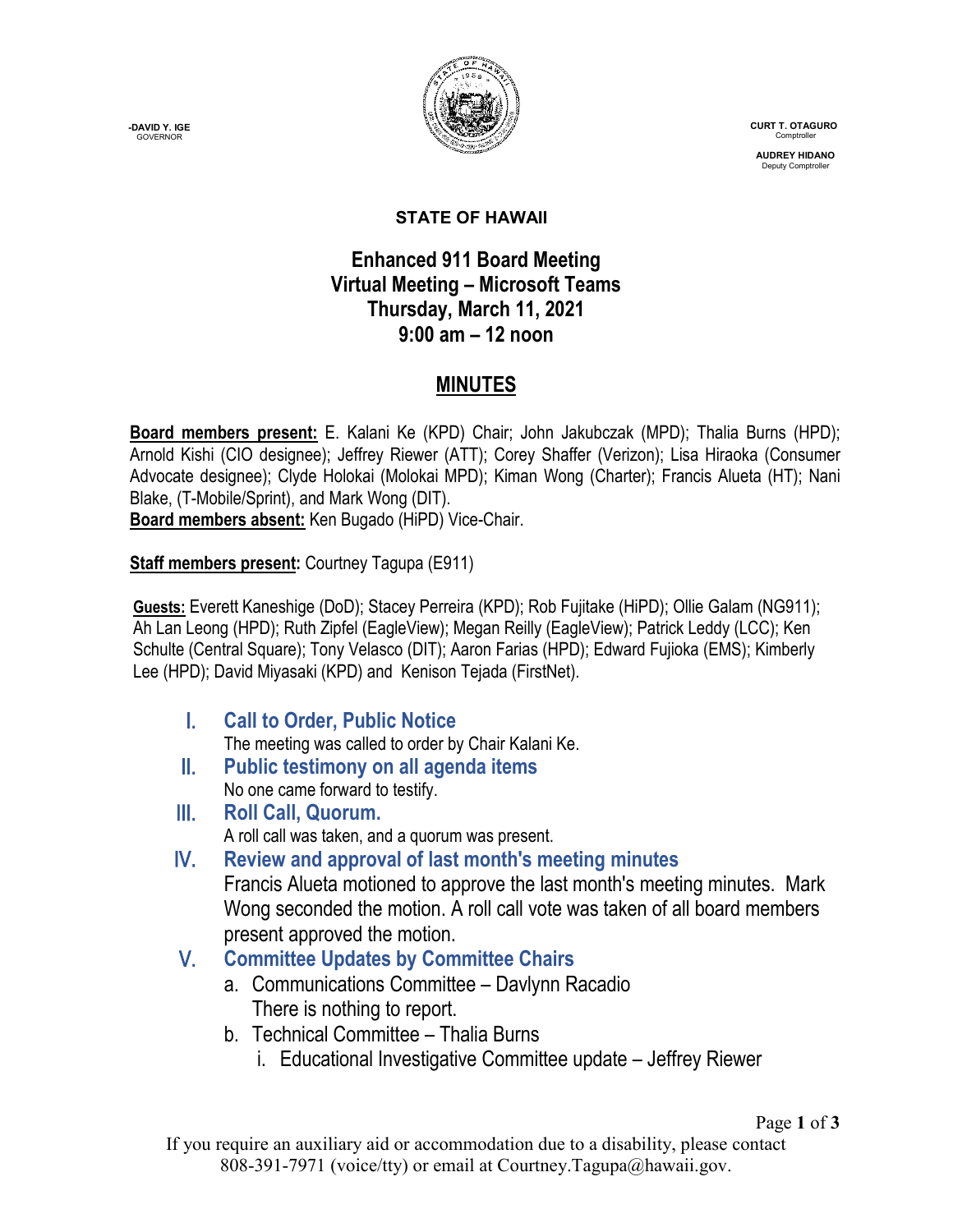There was nothing further to report.

- ii. ICTE Investigative Committee- Everett Kaneshige There was nothing further to report.
- c. Finance Committee Kiman Wong
	- i. Review of monthly and Y-T-D Cash Flow. There was nothing further to report.

### **VI. PSAP Status Updates**

- a. Kauai PSAP Stacey Pereira **Thers** Oahu HPD – Aaron Farias There was nothing further to report.
- b. Oahu HFD Reid Yoshida There was nothing further to report.
- c. Oahu EMS Edward Fujioka The Central Square Conference was rescheduled for a Virtual conference on April 12-16, 2021
- d. Molokai Clyde Holokai There was nothing further to report.
- e. Maui PD John Jakubczak There was nothing further to report
- f. Hawaii PD Kenneth Bugado, Jr. There was nothing further to report.
- g. Hawaii FD Kazuo Todd There was nothing further to report.

# **VII. Executive Director's Report**

a. Preparation for Legislative Hearing.

The ED reviewed HB 1298 & HB 1299 and acknowledged that all references to the transfer of funds and/or the abolishment of the fund were eliminated from both bills.

- b. Public Safety Telecommunicators Week, April 11-17, 2021. The ED will send copies of the Governor's Proclamation and if possible the Governor's video to all the PSAPs.
- c. FY 2022-26 Strategic Budget Planning The ED will be sending out a template for all the PSAPs to complete. The timeline for this exercise will end with the board approving the FY 2022-26 Strategic Budget Plan.

# **VIII. Items for Discussion, Consideration, and Action**

- a. 911 Timeline update Please send your timelines to the ED
- b. FirstNet update Kenison Tejada There is nothing much to report due to COVID-19. Hopefully more things will open up after the pandemic leaves us.

If you require an auxiliary aid or accommodation due to a disability, please contact 808-391-7971 (voice/tty) or email at Courtney.Tagupa@hawaii.gov.